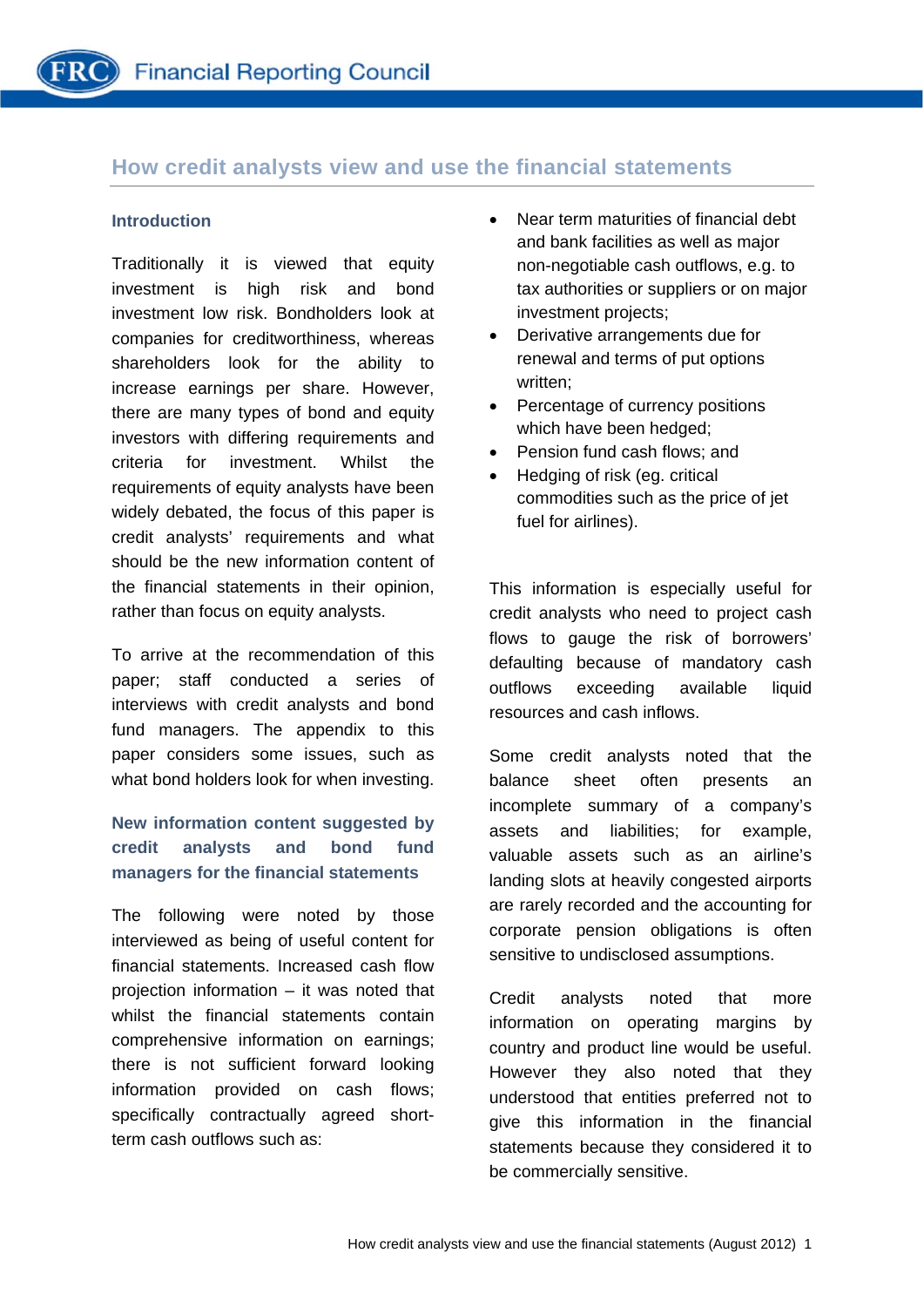The structure of a group is also a potential source of risk if intra-group transfers of cash undermine the debt investor's claims and favour shareholders. For example they could be issuing bonds from a subsidiary and upstream cash to a group that pays dividends. There is also the risk of subordination: the company must satisfy shareholders and bondholders.

Furthermore, the practise of presenting netted information on cash flow and debt items was highlighted as a deficiency. Wherever possible, companies should break down the respective constituents of net figures in their cash flow and debt reconciliation statements. In addition, the absence of underlying information on net debt makes it difficult to analyse the impact of foreign exchange movements, the value of debt acquired or disposed through business combinations and the impact of fair value and fair value hedge adjustments.

# **What information is not useful in the financial statements?**

Some credit analysts noted that fair value information was on occasions not useful and in some cases could be misleading. A senior credit analyst said that;

'The process of fair valuing many financial assets often rely on models and estimates and is thus susceptible to management judgement, if not manipulation. Fair value accounting is based on the assumption of functioning asset markets which does not apply to the vast majority of financial securities, especially in environment which has been prevailing for many years now.

Fair value fluctuations have increased the level of 'noise' in financial accounts without adding much value, especially fair value gains and losses on assets would often neither be realisable nor relevant as the respective positions are either illiquid or held to maturity. Fair value movements on liabilities are even more obsolete from a credit analyst's perspective as they do not alter an entity's contractual obligations to its creditors and thus its risk of default. Overall fair value accounting seems to have made financial accounts more volatile and subject to random factors and/or management judgement. Credit analysts look at balance sheet values to evaluate an entity's net worth in a going concern scenario and its break-up value in a gone concern scenario. Fair value accounting does not appear useful under either of these objectives, given its above counterproductive effects and flaws, especially in an illiquid market environment**.'** 

# **Recommendation**

The conclusions to this review are that the FRC should:

- a. seek to influence the IASB to spend more time talking to credit analysts as a separate class of users; and
- b. in developing UK financial reporting standards, the needs of debt financers rather than solely equity financers should be considered.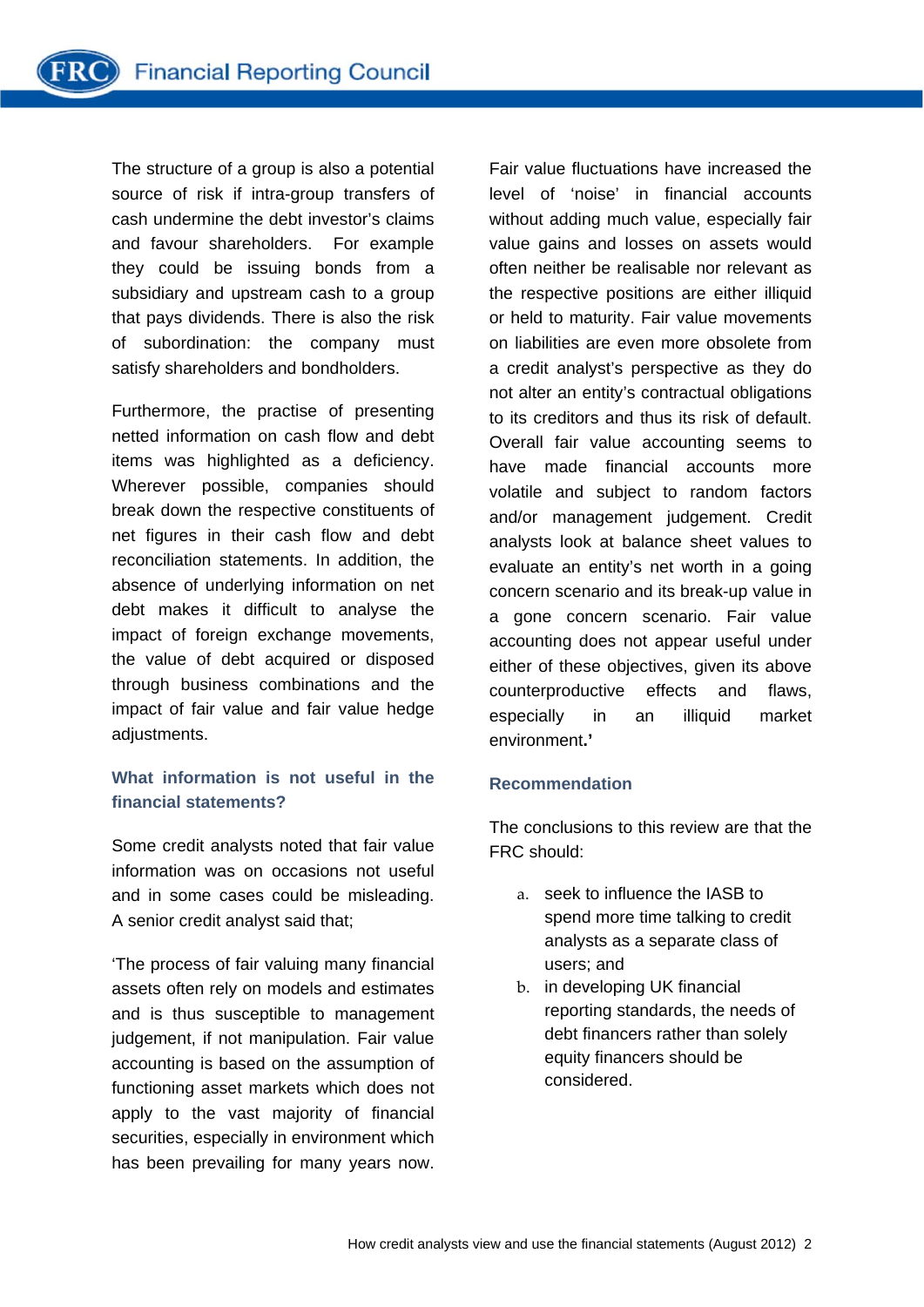# Appendix 1

### **What do bond investors look for?**

### **The determinants of Bond Prices**

The differences that affect bond prices are, spot rate, yields to maturity, the expected return in the next period, and the risk associated with next period's return as measured by the spread over the risk free yield for the reference maturity. Standard bond theory deals with the determination of the yield to maturity or price. The yields to maturity on bonds differ for a number of reasons. Among the most important are the following.

- The length of time before the bond matures;
- The risks of not receiving coupon and principal payments;
- The status of the cash flows;
- The existence of provisions that allow the corporation or governments to redeem the debt before maturity;
- The amount of the coupon.

There are a number of theories behind how bond investors decide how to invest their monies:

#### **Theories - Segmented Market Theory**

Segmented market theory has its origin in the observation that many investors and issuers of debt seem to have a strong preference for debt of a certain maturity. Furthermore, they seem to be insensitive to differentials in yields between debt of this maturity and debt of a different maturity.

Consider first, debt with a long maturity. For example life insurance companies offer insurance policies that are unlikely to make any payment for a long time. An insurance policy issued to a 25 year-old individual may involve 15 or more years before the company anticipates having to make a payment. The size of the premium payments is determined in part by the anticipated interest rate. If the insurance company invests in a long-term bond, the interest earned on the bond is known and if it exceeds what was promised on the insurance contract, it substantially reduces the insurance company's risk. There is still some risk because the coupon payments will have to be reinvested at some future unknown rate. However, the principal remains invested at a known rate, which substantially reduces their risk.

Alternatively the insurance company could meet its long-term obligation by buying a sequence of one-year bonds. However, in this case, all earnings beyond the first year are unknown. If interest rates decline below what are anticipated in the insurance contract, the company may have difficulty meeting its obligations. Not only is there uncertainty associated with the rate that will be earned on the investment of the coupon payments, there is also uncertainty on the rate earned on the principal. Consequently many insurance companies invest in long-term bonds even when short-term rates are considerably higher than long-term rates.

Market segment theory argues that investors are sufficiently risk averse that they operate only in their desired maturity spectrum. No yield differential will induce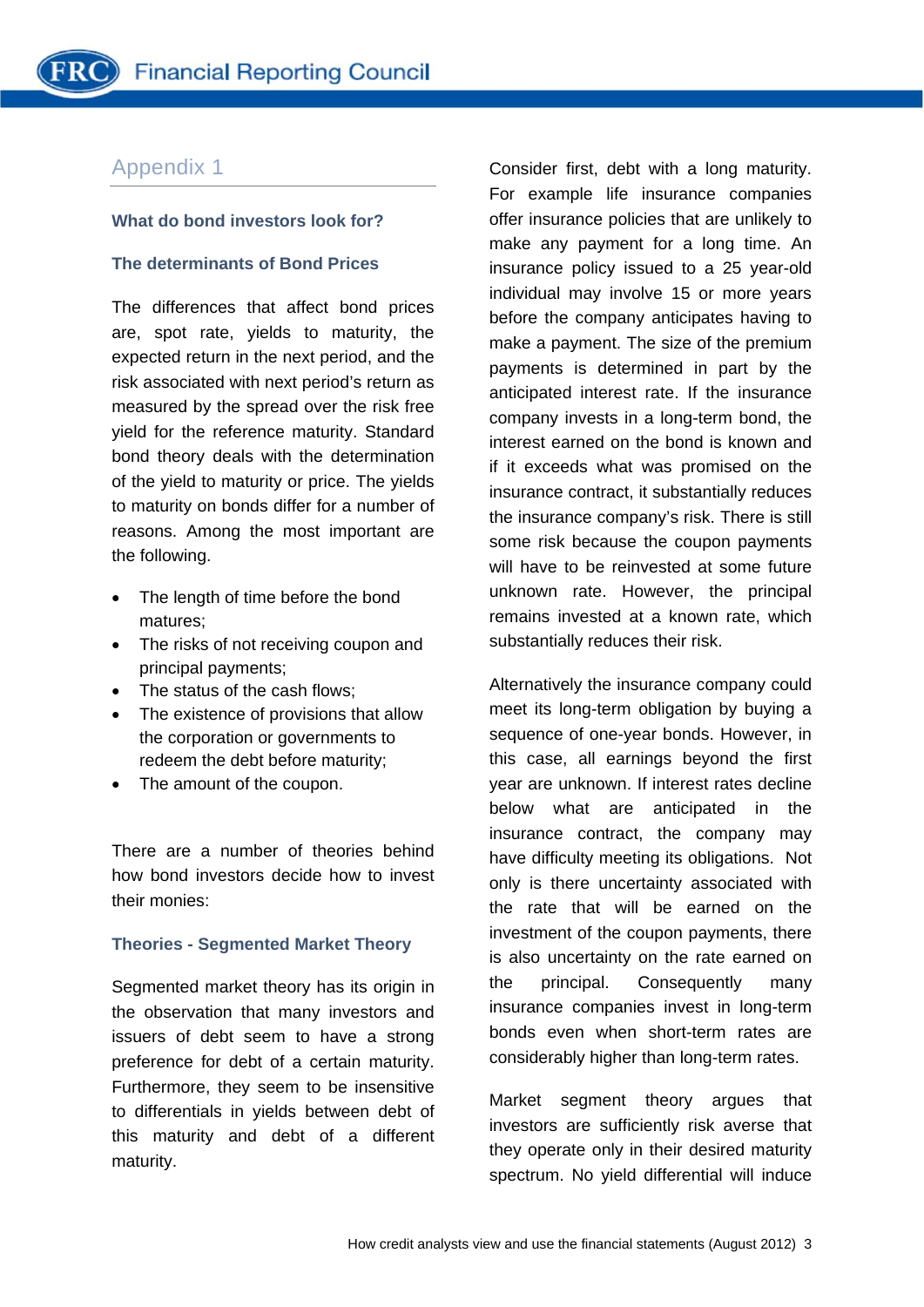them to change maturities. Thus, what determines long-term rates is solely the supply and demand of long-term funds. Investors who believe in market segmentations theory examine flows of funds into these market segments in order to predict changes in the yield curve.

#### **Pure Expectations Theory**

The pure expectations theory explains the term structure in terms of expected oneperiod spot rates. Advocates of the expectations theory believe that the yield on a two year bond is set so that the return of that two year bond is the same as the return on a one year bond plus the expected return on a one-year bond purchased one year hence. If this theory is correct, then an upward sloping yield curve is an indication that short-term rates are expected to increase. Similarly a flat yield curve is an indication that short-term rates are likely to remain the same. Finally, a downward sloping yield curve indicates that short-term rates are expected to decline. Under the pure expectations theory the yield curve can be derived directly from a series of expected one-period spot rates.

# **Liquidity Premium Theory**

Liquidity theory is also based on investors analysing the returns from holding bonds of varying maturities. However, unlike pure expectations theory, liquidity premium theory assumes investors must be offered a higher expected return to hold a bond with a horizon different from their preferred horizon. Furthermore, it is assumed that there is a shortage of longer term

investors so that extra return must be offered on long-term bonds to induce investors to hold them.

Liquidity premium theory modifies the previous conclusions drawn on the shape of the yield curve and the implied oneperiod rates in future periods. If expectations are for an unchanged oneperiod rate, then the presence of the liquidity premium imparts an upward sloping shape to the yield curve.

# **Preferred Habitat Theory**

Preferred habitat theory rests on the premise that investors who match the life of their assets with the life of their liabilities are in the lowest risk position. Matching the life of the assets and liabilities is their preferred position. If there is sufficient extra return to be earned on assets of other lives, they will adjust their position to include more of the higher yielding assets.

# **Default Risk**

Regardless of which of the above theories is more prevalent in determining how bond investors invest their monies there is one important factor which is increasingly becoming more important - Default risk

Investment in bonds is not without risk. Both government and corporate bonds have a risk of default – ie the coupon of principal payments will not be met. For these bonds it is necessary to make a distinction between the promised return and the expected return. In addition since there is a risk associated with these bonds, investors should require that the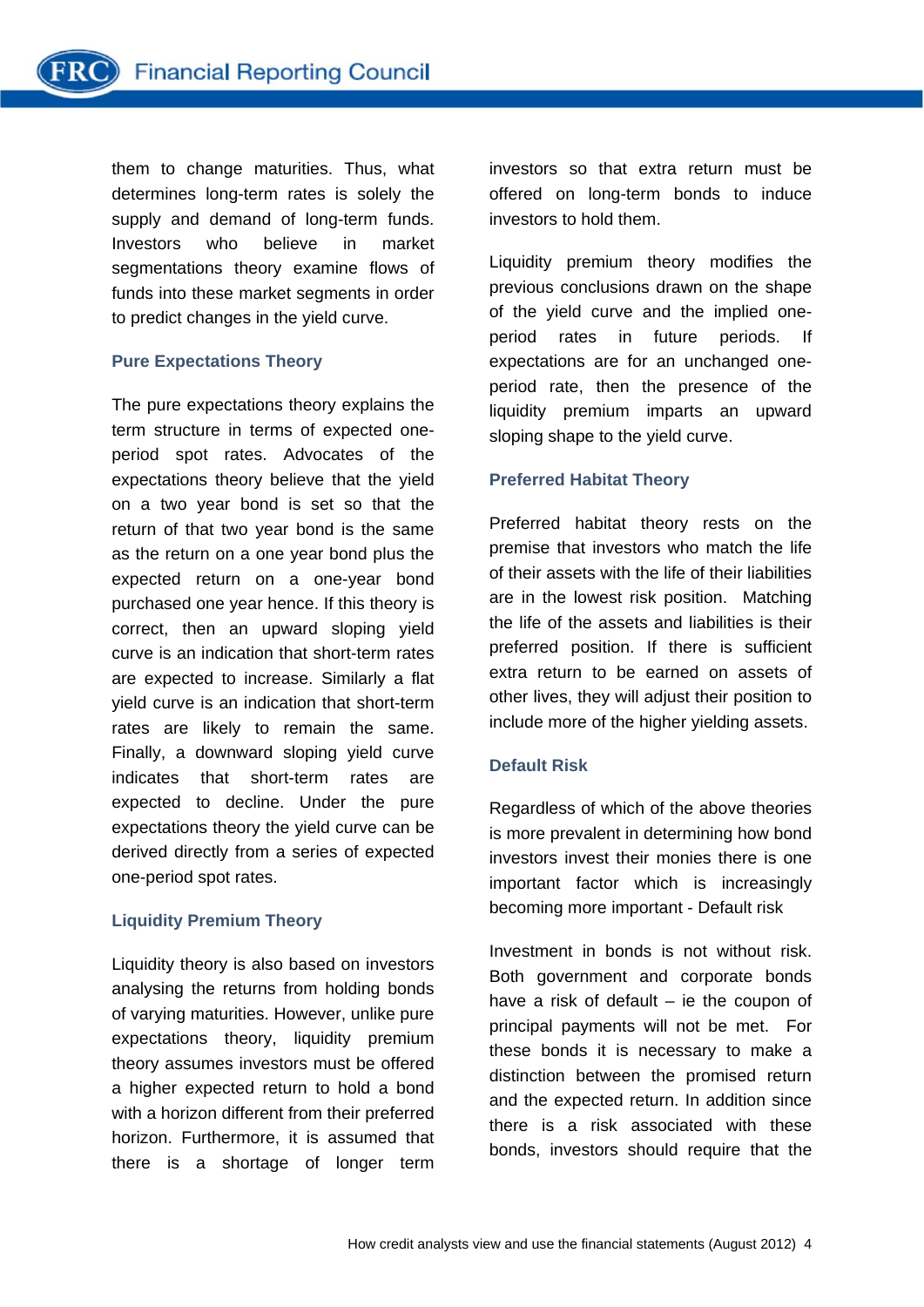expected return is greater than the return on a similar bond that is default free.

The traditional view is that the risk spectrum starts with cash (low risk) and moves on to government bonds, corporate bonds and equities. In addition, corporate bonds are risky and government bonds are risk-free. However recent events in Europe have challenged this view. Greece is on the verge of default and there are problems in sovereign credit markets, while investment-grade corporate credit is less risky than five years ago.

Corporate bond investors are interested in how they perceive a particular company's credit rating will improve vis-à-vis its current credit rating. They are interested in the company's attitude to improving its credit rating, whether or not they agree with the actual rating.

**How are the conversations with debt investors different from those of equity investors from a company's perspective?** 

Strictly speaking there should be no difference since companies should give the same strategic message to debt and equity holders, rather than tailoring their message to either group's perceived expectations. In addition, the more indebted a company, the more important earnings per share can become for bondholders as well as shareholders. For example, a high-yield company is likely to have a business plan that commits it to growing its way out of debt.

There are nuances when it comes to bond value versus equity value. What may be good for bondholders is bad for shareholders, and vice versa. For example, if a company enters into difficulties and has a rights issue; there is a larger cushion of risk capital which arguably provides an extra cushion for bondholders. But if a company buys back its own shares (share buyback), using cash on its balance sheet, there is a smaller cushion, which is arguably to the detriment of bond holders; but considered favourable to equity holders.

Another example of the different treatment of investors can be found in the banking sector. Some banks have given investors in their covered bonds a prior claim on a company's earnings, compared with senior unsecured bondholders.

# **Pension Risk**

Investors need to be informed about all of a company's liabilities, which include not just bonds and loans but also any pension scheme deficit. Directors must pay cash to the trustees of defined benefit pension schemes that are in deficit. Share option schemes must be properly expensed and leasing by a retailer must be included. In addition companies should properly inform investors the ways in which they have insured against risk. For example if pension scheme trustees have sold equities and reinvested the proceeds in the most secure bonds, that exposes investors to lower risks than if the pension fund had invested heavily in equities. Other ways to reduce risk involve, selling pension liabilities to insurers and paying investment banks to bring in hedging strategies – although sometimes if they